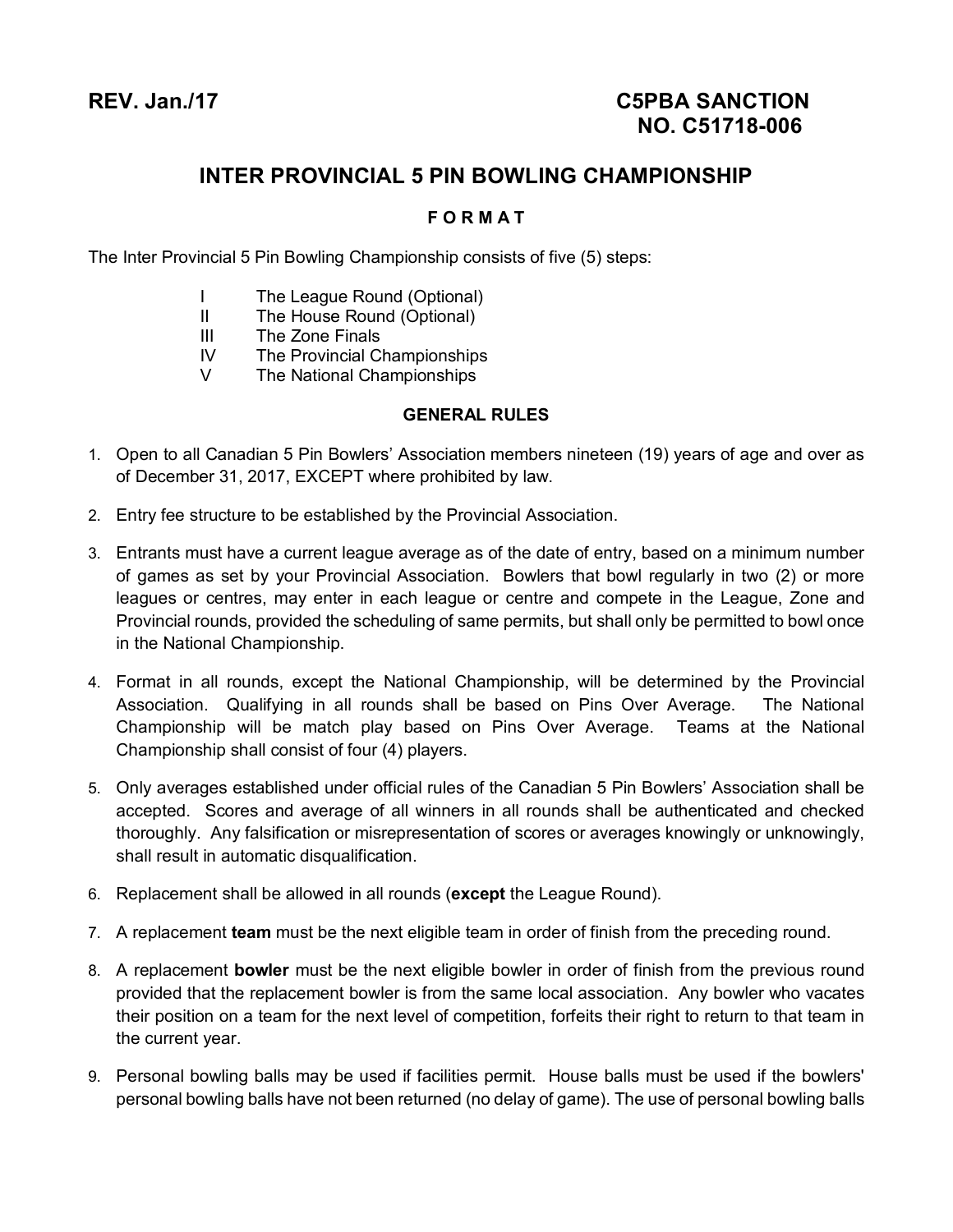is at the bowlers' own risk. The proprietor shall not be liable for any damages to personal bowling balls.

Personal bowling balls may be randomly inspected at any time during the tournament or on completion of the tournament. Personal bowling balls must meet the specifications as set by the C5PBA. Weight to be not less than 3lbs. 4 ounces and not greater than 3 lbs. 12 ounces. Diameter to be not less than 4 3/4 inches and not greater than 5 inches. (See C5PBA rule book - Section A, Rule 6)

Penalty: Any scores rolled using non-regulation equipment, in sanctioned league or tournament competition, shall be disqualified for C5PBA Record or High Score Awards and/or shall nullify scores being used in qualifying for C5PBA sanctioned tournaments.

Should a question arise regarding the legality of a ball, the Tournament Director has final say. Appeals/complaints regarding personal bowling balls may be made following the procedure outlined in the C5PBA Rule Book (Section B, Rules 18 & 19).

- 10. Canadian 5 Pin Bowlers' Association rules shall apply in all rounds except in the League Round where league rules shall apply.
- 11. Any article falling from a bowler's person on or over the foul line during delivery of the ball is a **FOUL**. Call the Judge of Play to retrieve any such article.
- 12. The consumption of alcohol, chemical depressants or stimulants (*performance enhancing drugs*) are prohibited during all levels of competition. Bowlers and/or coaches who are found to be under the influence of such substances will be suspended from the remainder of the competition.
- 13. No mechanical noisemakers will be allowed in any round of the event.
- 14. The use of chants, songs, cheers etc. which contain profanity, slanderous remarks or words which are deemed detrimental to the image of 5 Pin Bowling will not be allowed. Use of such illegal chants will result in forfeiture of game and repeated violation of this rule shall lead to suspension from competition.
- 15. The use of profanity, of any nature, will **NOT** be tolerated! A warning will be given, however, if use is continued, the offender will be suspended from competition.
- 16. The wearing or use of external electronic devices such as MP3 players, cell phones, etc. is prohibited. This applies while the bowler is on the approach but does not prohibit the bowler from using the device while awaiting his/her turn.
- 17. Suspended bowlers may NOT be replaced by emergency spares.
- 18. In case of any dispute, the decision of the Tournament Committee shall be final.
- 19. In all rounds, scorekeepers will be used only in the event of a malfunction with the scoring system.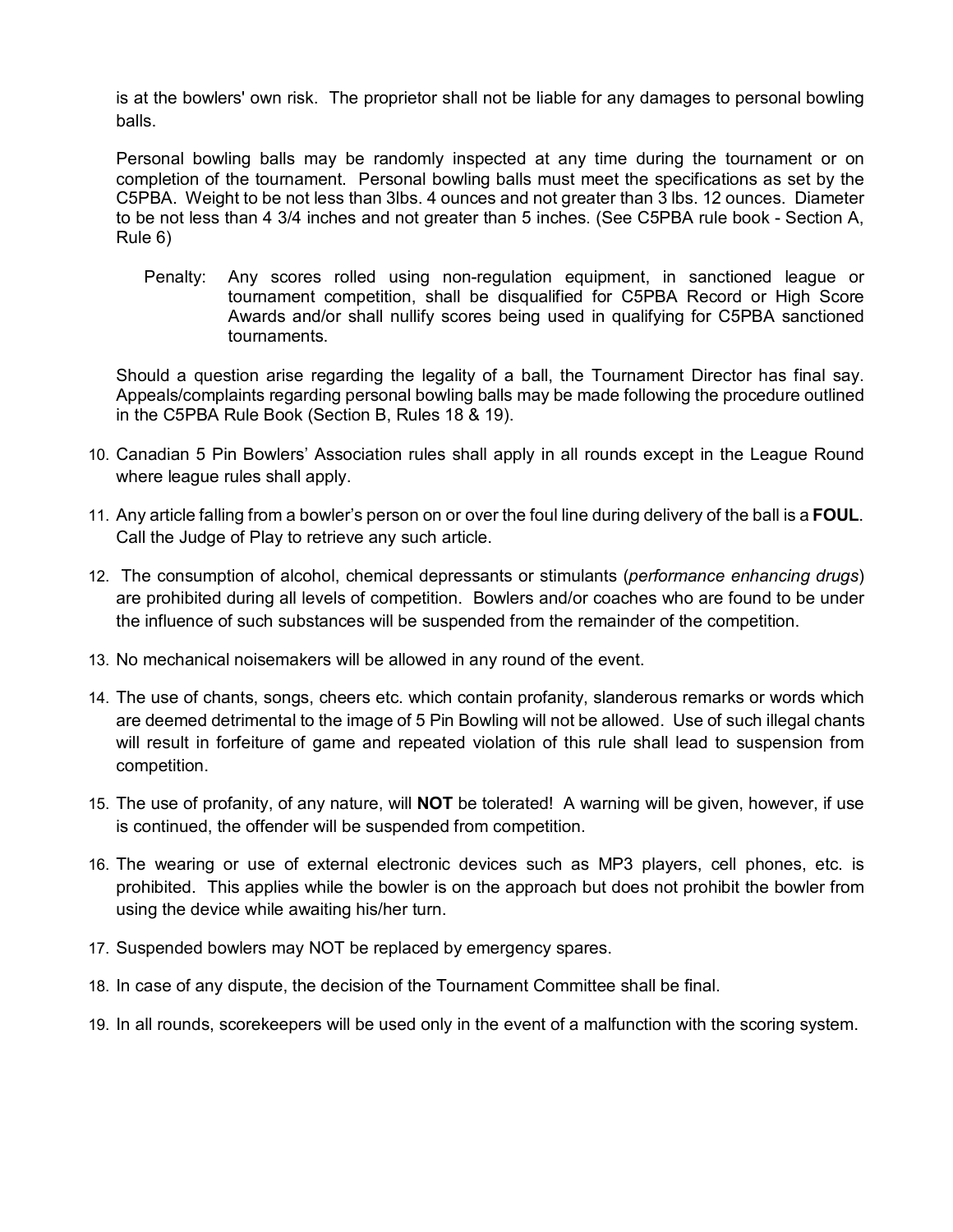#### **NATIONAL CHAMPIONSHIP**

- 1. The National Championship shall be held April 26 29, 2018 in a centre designated by the Canadian 5 Pin Bowlers' Association.
- 2. All bowlers who compete in the Inter Provincial National Championship must use their highest league average (if a bowler bowls in more than one (1) league) as of March 15, 2018 based on a minimum of twenty-four (24) games having been bowled.
- 3. Only teams declared as Provincial Champions shall be eligible to compete in the National Championships.
- 4. The National Tournament Committee reserves the right to complete the field and all decisions by this committee shall be final. NOTE: the National Tournament Committee shall consist of the National Tournament Chairman and the C5PBA Tournament Committee. If a province cannot field a full team due to unforeseen circumstances, the C5PBA Executive will fill the field with the affected province covering related costs. Replacement bowlers would have all the rights and privileges of a team member.
- 5. Each team must be dressed uniformly. Individuals on a team must wear bottoms in the same colour but each may wear a different length/style bottom. Dress pants, skirts, skorts, dress shorts or capris shall be of the same colour with a straight hemmed bottom (no fluorescent colours, no denim of any colour, stirrups, leggings, harem, cargo, ruggers or sweat pants of any kind. No draw strings or no elastic at the hem of any kind). The dress pants, skirts, skorts, capris or dress shorts shall not be faded, torn, ripped, contain studs, buttons or pockets on the legs. The skirts, skorts or dress shorts may not be shorter than just below the fingertips when placing your arms at your side. When patterned dress pants, skirts, skorts, dress shorts or capris are chosen (ie. Loudmouth) as part of a provincial uniform, the colours in the pattern must be in the provincial colours and be approved by the C5PBA Executive.

Bowling shirts or blouses must have sleeves, a collar and be of the same design in registered Provincial Association colours with appropriate province and bowler identification. A ladies style shirt is permissible and can be with or without buttons but must have a finished neckline.

Bowlers may have up to twenty-four (24) square inches of sponsorship logos and or identification on each shirt. Sponsors may vary between individuals. Sponsors may not be in conflict with sponsors of the C5PBA.

No hats or caps or other headgear are allowed unless worn for religious or medical reasons.

- **Penalty**: Failure to adhere to the dress code rule will result in a penalty being assessed for each uniform infraction to the province as follows: 1 st offence - \$100.00.
- 6. A match play format shall be used to determine the qualifiers and champions. Each bowler who beats his/her opponent on the opposing team, based on the most pins over average, shall receive one (1) point. Three (3) points shall be awarded to the team with the higher pins over average total for the game, making a total of seven (7) points maximum for the game.

Example: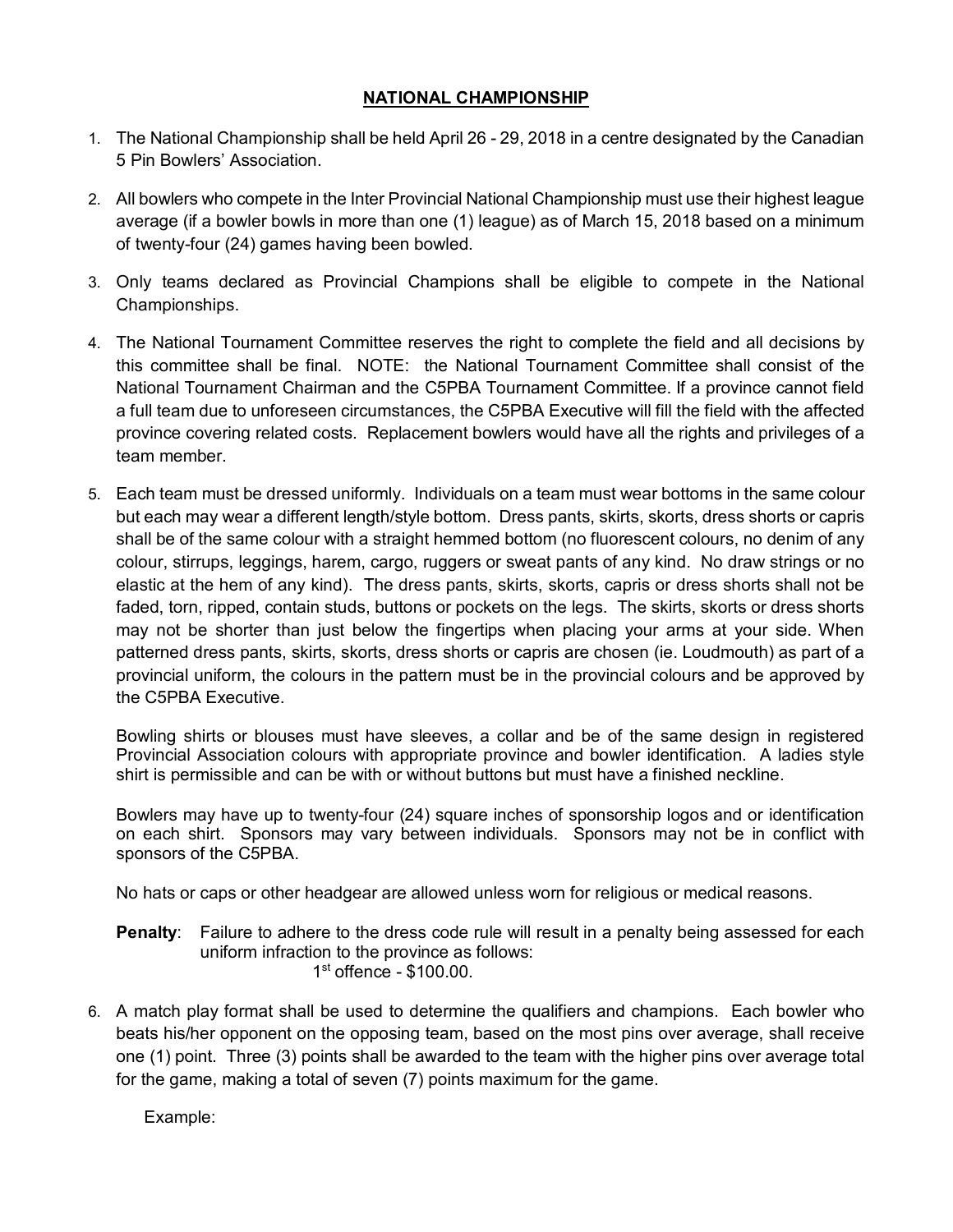| TEAM "A" |                               |                  | VS.               |   | TEAM "B"       |                                                     |       |       |      |  |
|----------|-------------------------------|------------------|-------------------|---|----------------|-----------------------------------------------------|-------|-------|------|--|
| Name     | Ave.                          | Score $+/-$ Pts. |                   |   | Name           | Ave.                                                | Score | $+/-$ | Pts. |  |
| Moffat   | 138                           | 119              | $-19$             | 0 | Landry         | 184                                                 | 213   | $+28$ |      |  |
| Jacobs   | 187                           | 205              | $+18$ 0           |   | <b>Hopkins</b> | 160                                                 | 181   | $+21$ |      |  |
| Ireland  | 159                           | 176              | $+17$ 1           |   | Jenkins        | 205                                                 | 141   | -64   | 0    |  |
| Innis    | 197                           | 177              | $-20 \frac{1}{2}$ |   | Miller         | 145                                                 | 125   | $-20$ |      |  |
|          | 681                           | 677              |                   | 3 |                | 694                                                 | 660   | -35   | 0    |  |
| Results: | Team A – 1 ½ + 3 = 4 ½ Points |                  |                   |   |                | Team B $- 2 \frac{1}{2} + 0 = 2 \frac{1}{2}$ Points |       |       |      |  |

- 7. The lane draw is pre-drawn under the auspices of the Canadian 5 Pin Bowlers' Association's Tournament Committee.
- 8. In each game, the team assigned to the RIGHT HAND lane shall be the HOME team and the team on the LEFT HAND lane shall be the AWAY team. The coach for the AWAY team is obliged to submit the line-up for a game before the line-up for the HOME team is submitted.
- 9. There shall be a five (5) minute warm-up preceding each block. Teams coming off a bye will be allowed to warm up when the other teams are in their  $7<sup>th</sup>$  frame providing there are available lanes. If there are no lanes available, the National Tournament Committee shall advise.
- 10. The order of bowling (team line-up) may be changed for each game. Once the line-up is entered on the scoresheet at the start of every game, this is the order that must be bowled.
- 11. Lead off bowlers shall not start the next frame until their anchor bowler has finished. Any ball or balls thrown shall be declared "dead".
- 12. Only bowlers competing in the event, coaches and tournament officials shall be permitted in the bowling enclosure.
- 13. Any team that does not have a full complement of bowlers shall bowl only with the bowlers on hand. Late bowlers shall start to bowl and count only from the time of arrival regardless of the reason.
- 14. Only a bowler taking their regular turn in the line-up shall be allowed on the approach at any given time. Coaches and all other team members must remain off the approach.
- 15. Only non-playing coaches shall be allowed to coach. "Coach" designation shall appear on the shirt or blouse.
- 16. All games shall start when the Judge of Play gives the starting signal (see Rule #17).
- 17. Any bowler who throws a ball prior to the starting signal shall be assessed a fifteen (15) pin penalty. Any ball or balls thrown shall be declared "dead".
- 18. For interpretation of any rules or controversy of any kind, stop play on your set of lanes and call the Judge of Play IMMEDIATELY.
- 19. Only coaches will be allowed to discuss, dispute or protest any point pertaining to the Championship with the Judge of Play.
- 20. Coaches must not approach a member of the opposing team with a complaint. If you have a dispute of any kind, stop the bowling on both lanes and summon the Judge of Play.